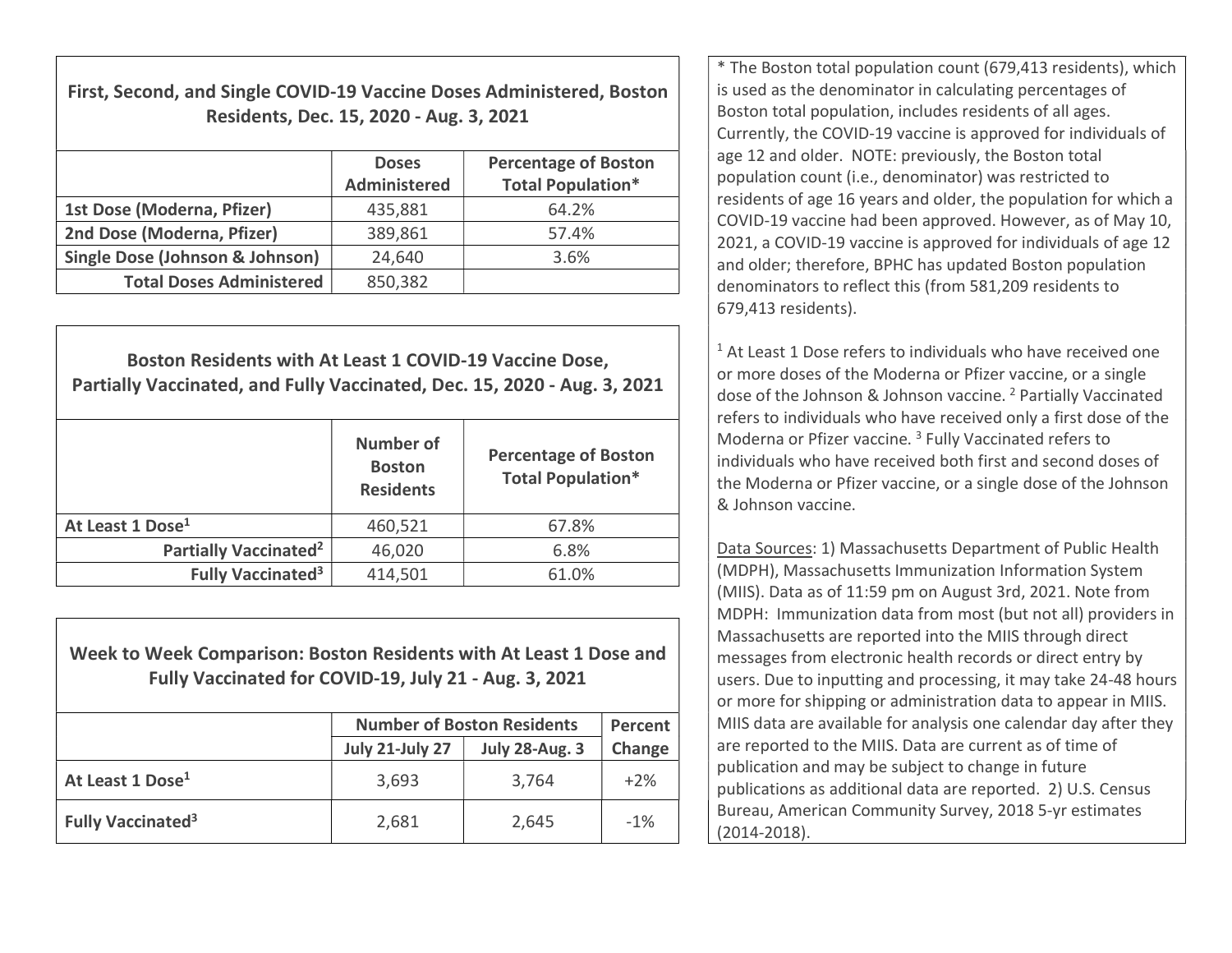

\* Total number of individuals receiving their initial dose in the 10-week period.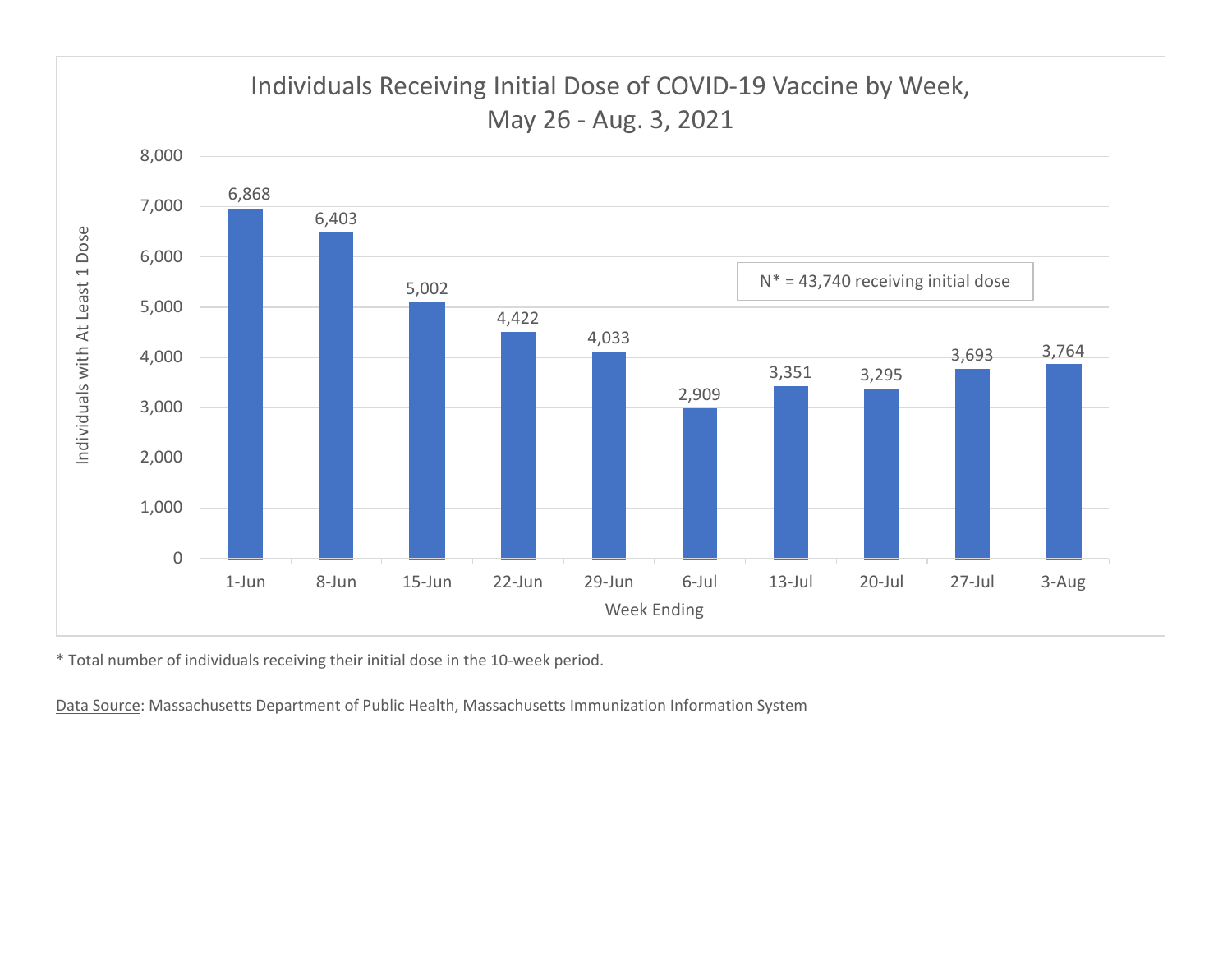

\* Total number of individuals receiving their final dose in the 10-week period.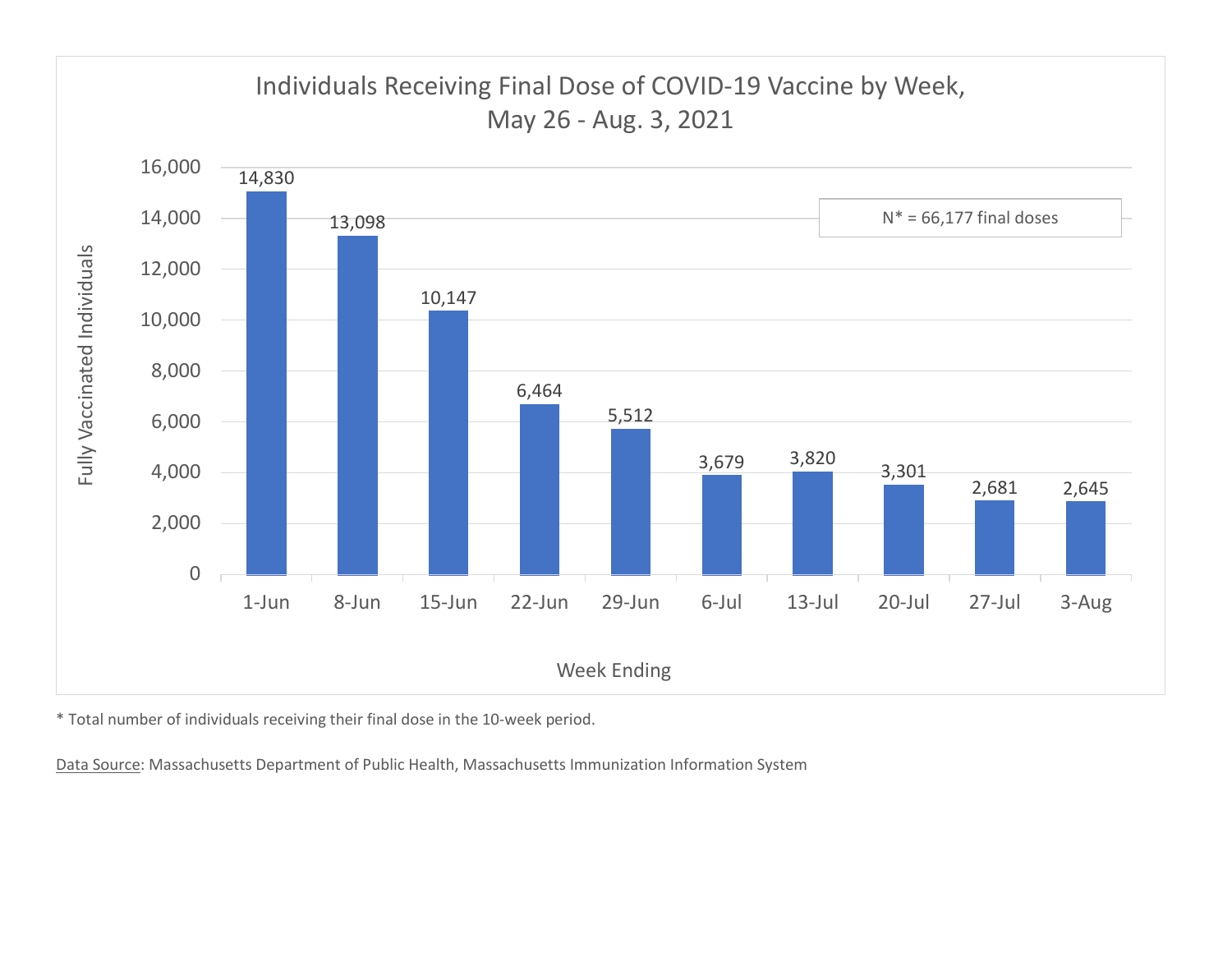

Data Source: Massachusetts Department of Public Health, Massachusetts Immunization Information System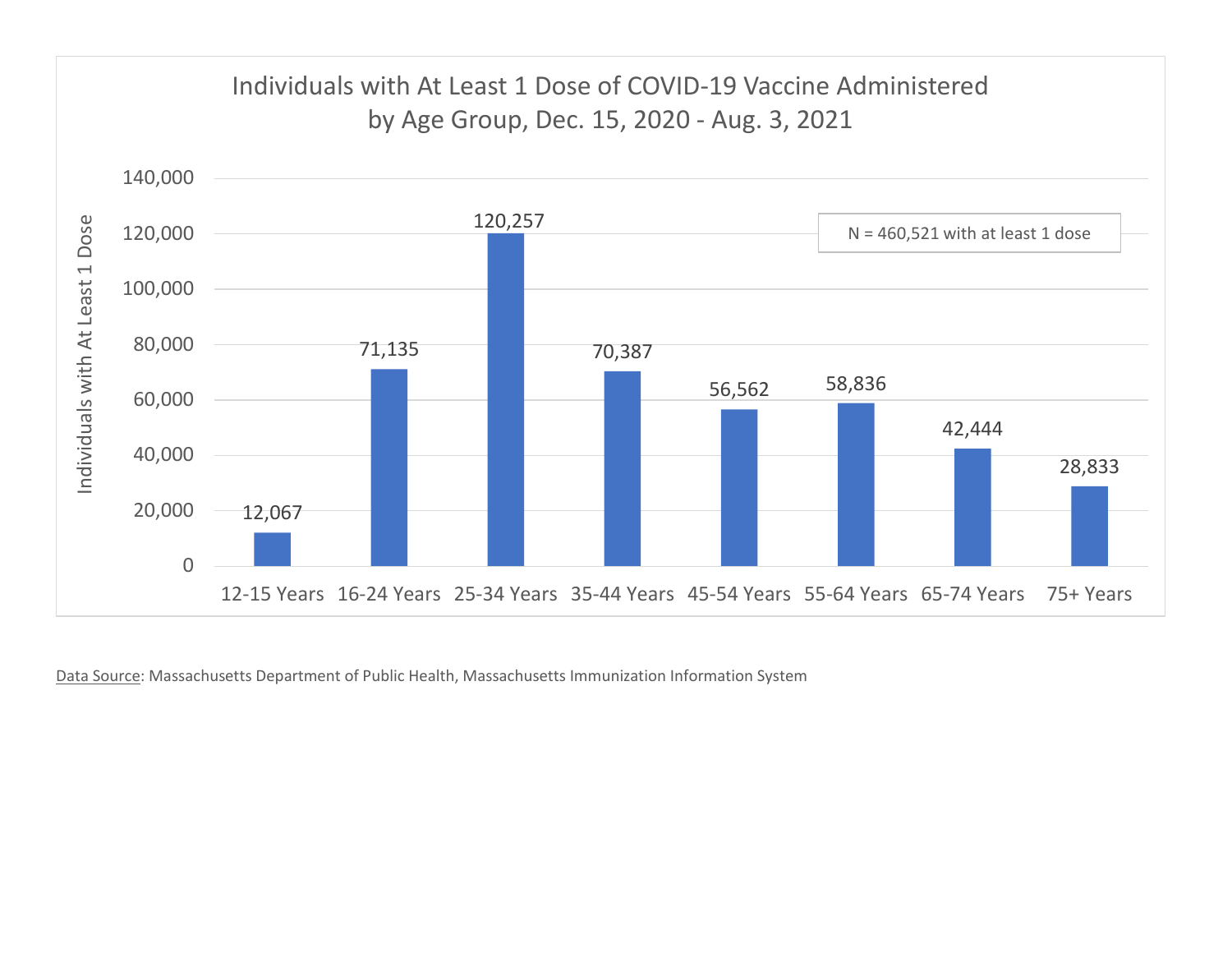

NOTE: The percentage of vaccinated individuals ages 12-15 years has been updated in this report (REVISED AUGUST 16, 2021). Please disregard the vaccination percentages for age group 12-15 years included in previous versions of this report.

Percentage of overall Boston population with at least 1 dose = 67.8%.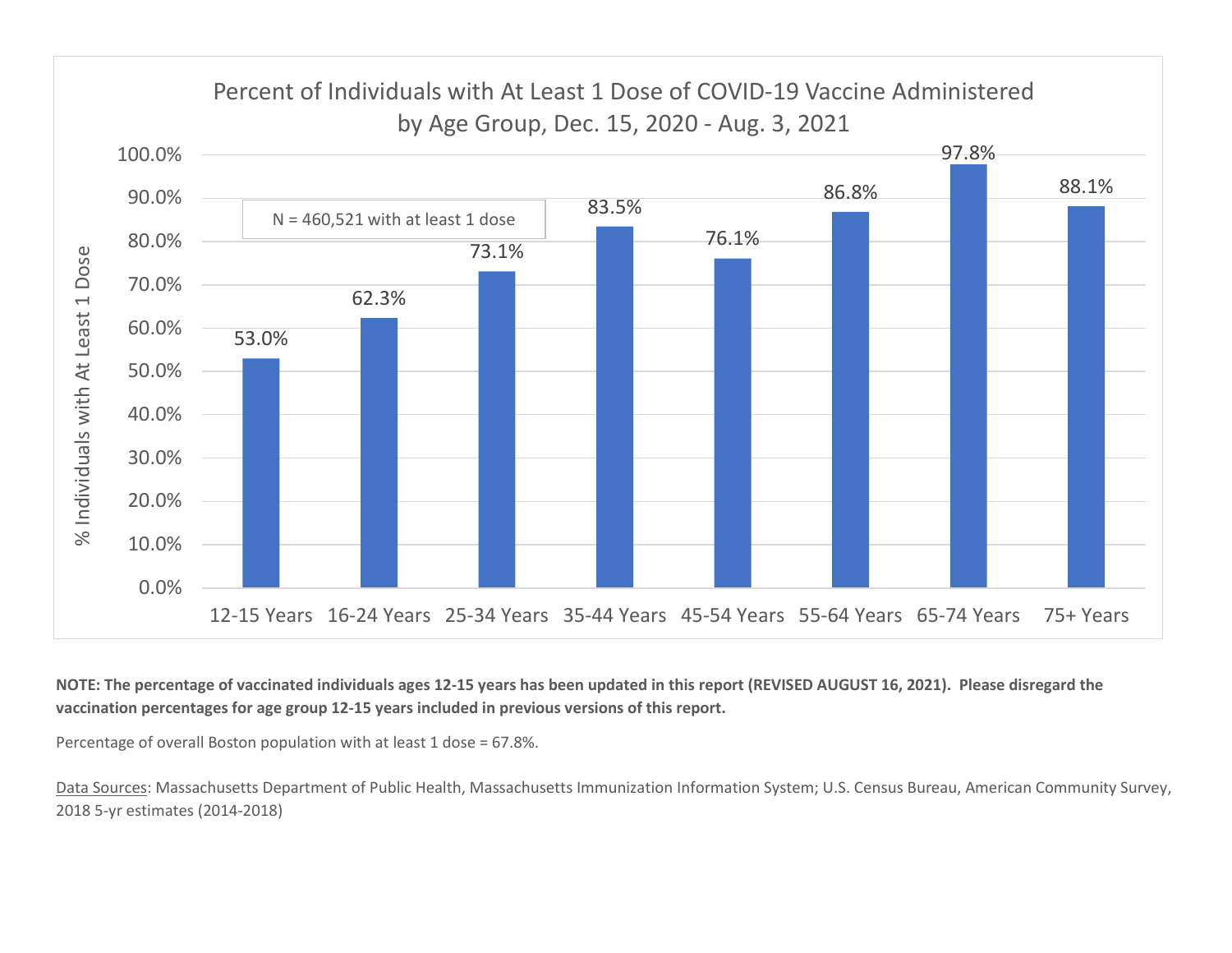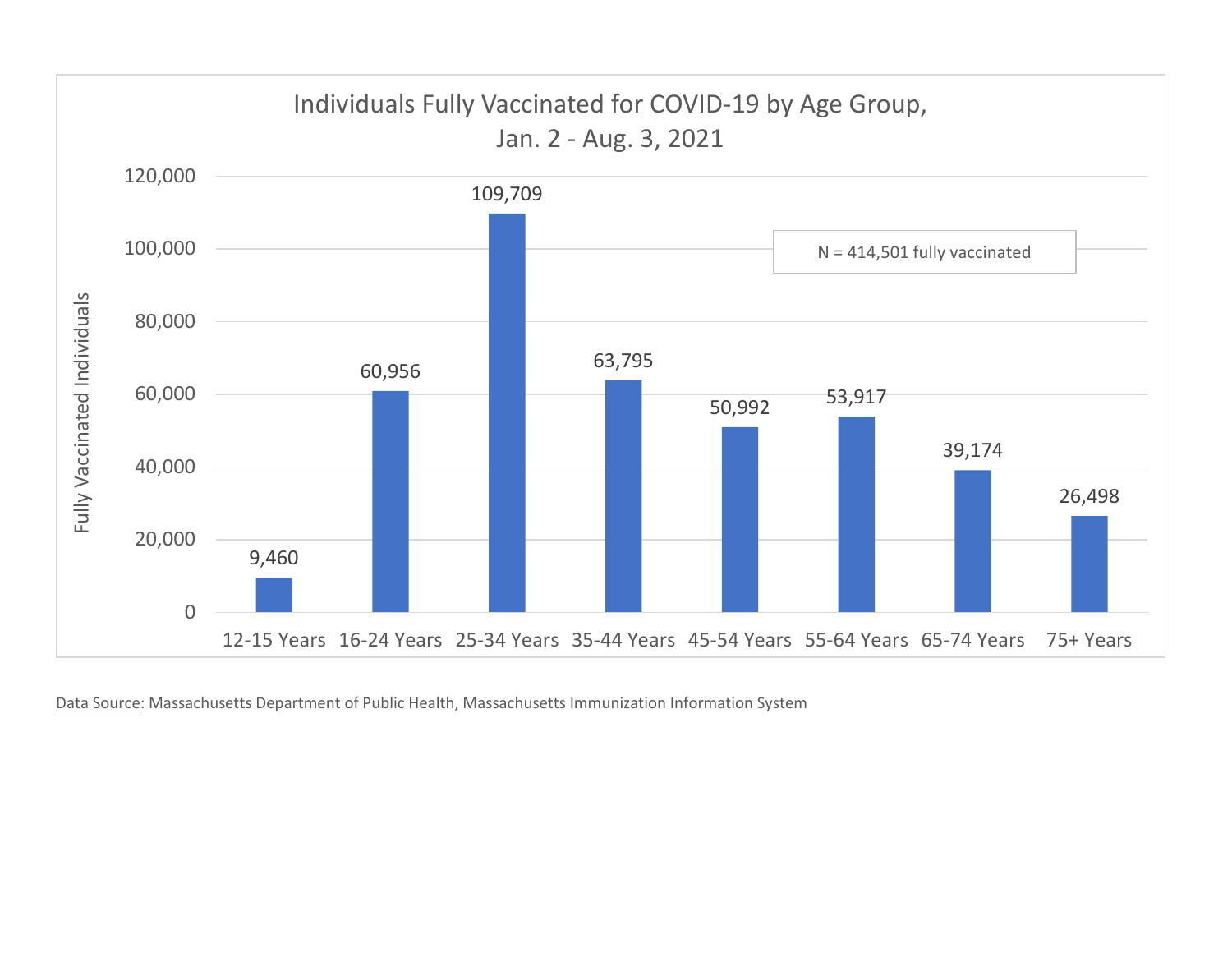

NOTE: The percentage of vaccinated individuals ages 12-15 years has been updated in this report (REVISED AUGUST 16, 2021). Please disregard the vaccination percentages for age group 12-15 years included in previous versions of this report.

Percentage of overall Boston population fully vaccinated = 61.0%.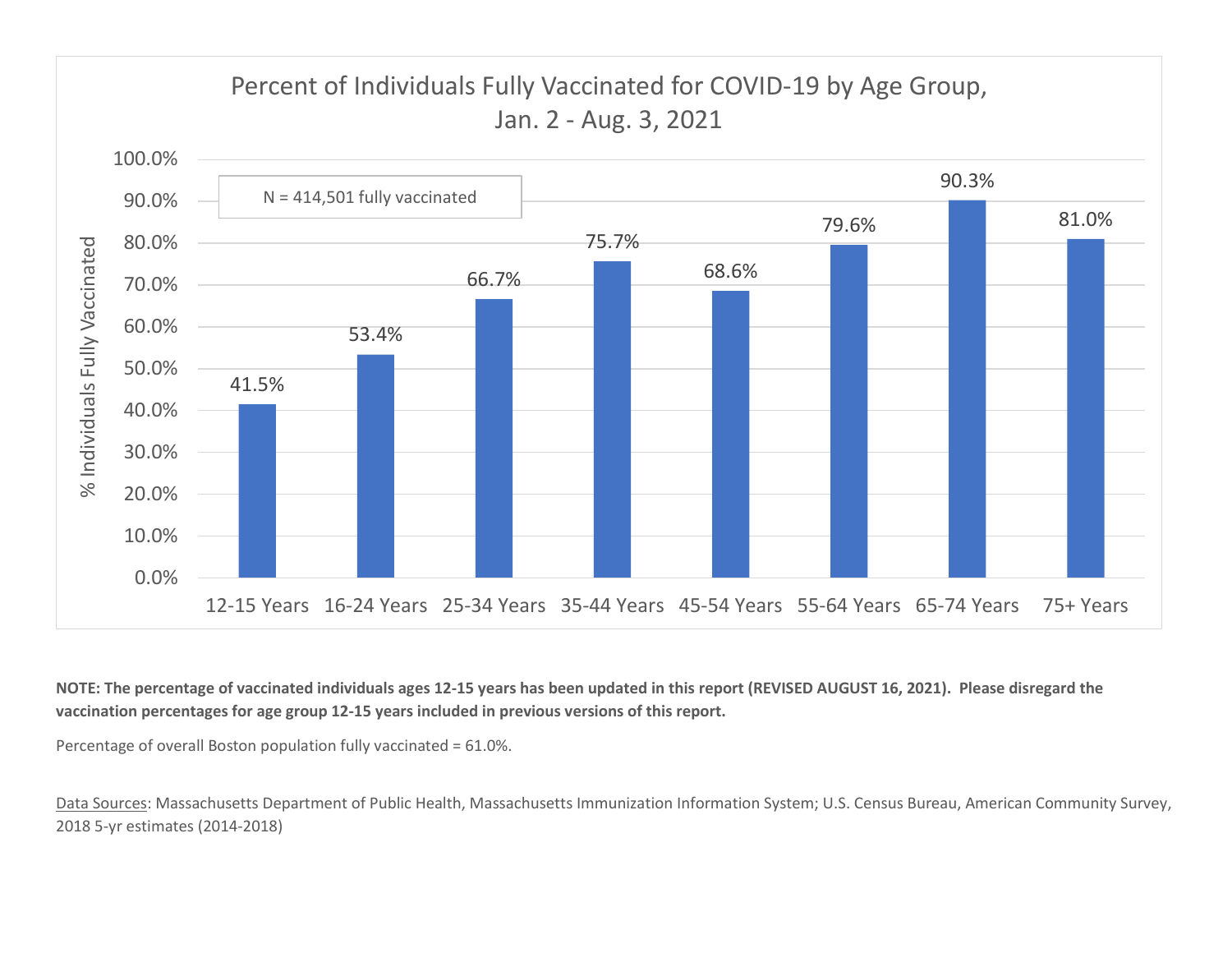

Asian/PI = Asian, Native Hawaiian, and Pacific Islander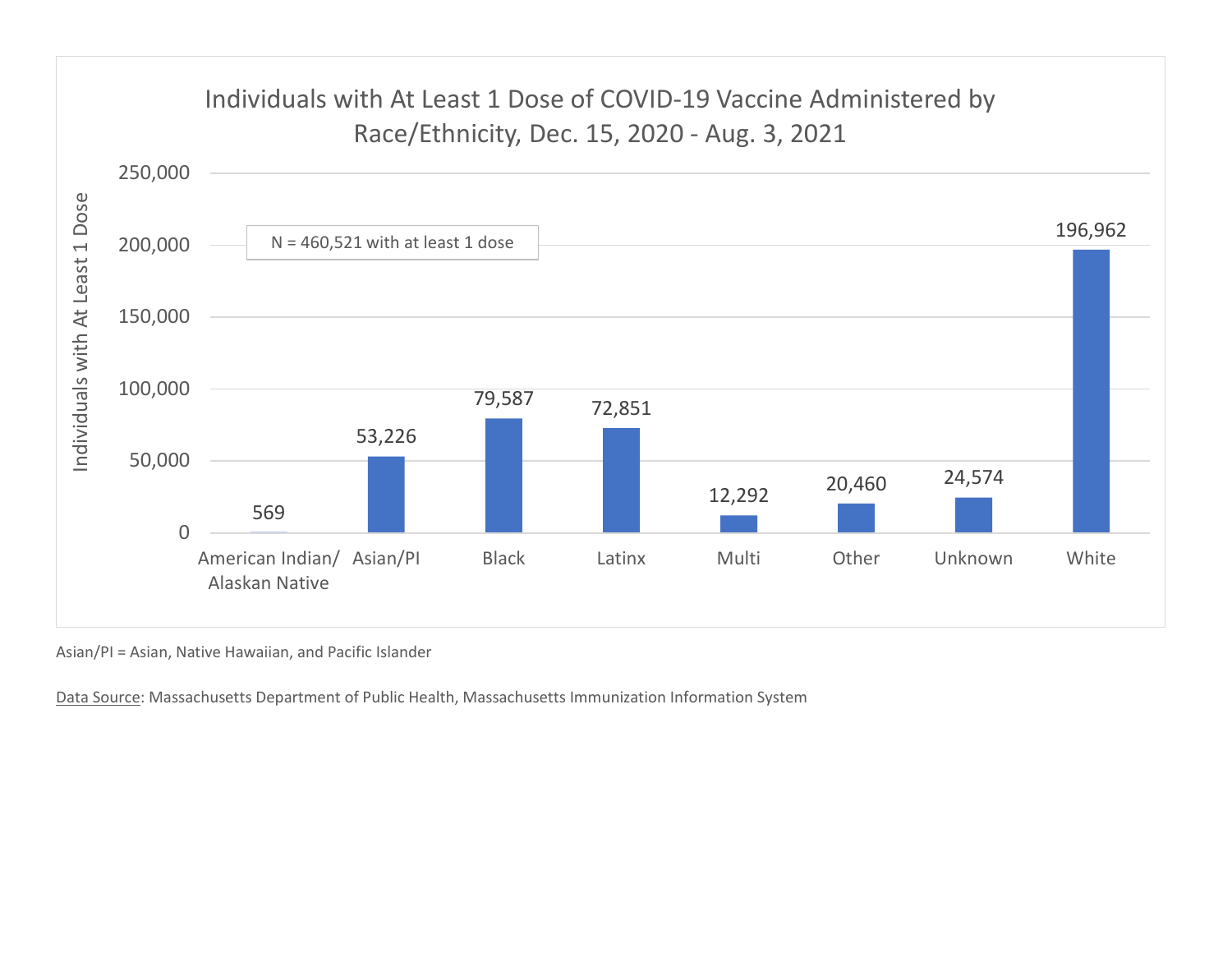

Asian/PI = Asian, Native Hawaiian, and Pacific Islander

\* Varies from Total N of Individuals with At Least 1 Dose (460,521) because data for residents who identify as Multiracial, Other, or Unknown are not included in this chart due to lack of comparable population data.

Percentage of overall Boston population with at least 1 dose = 67.8%.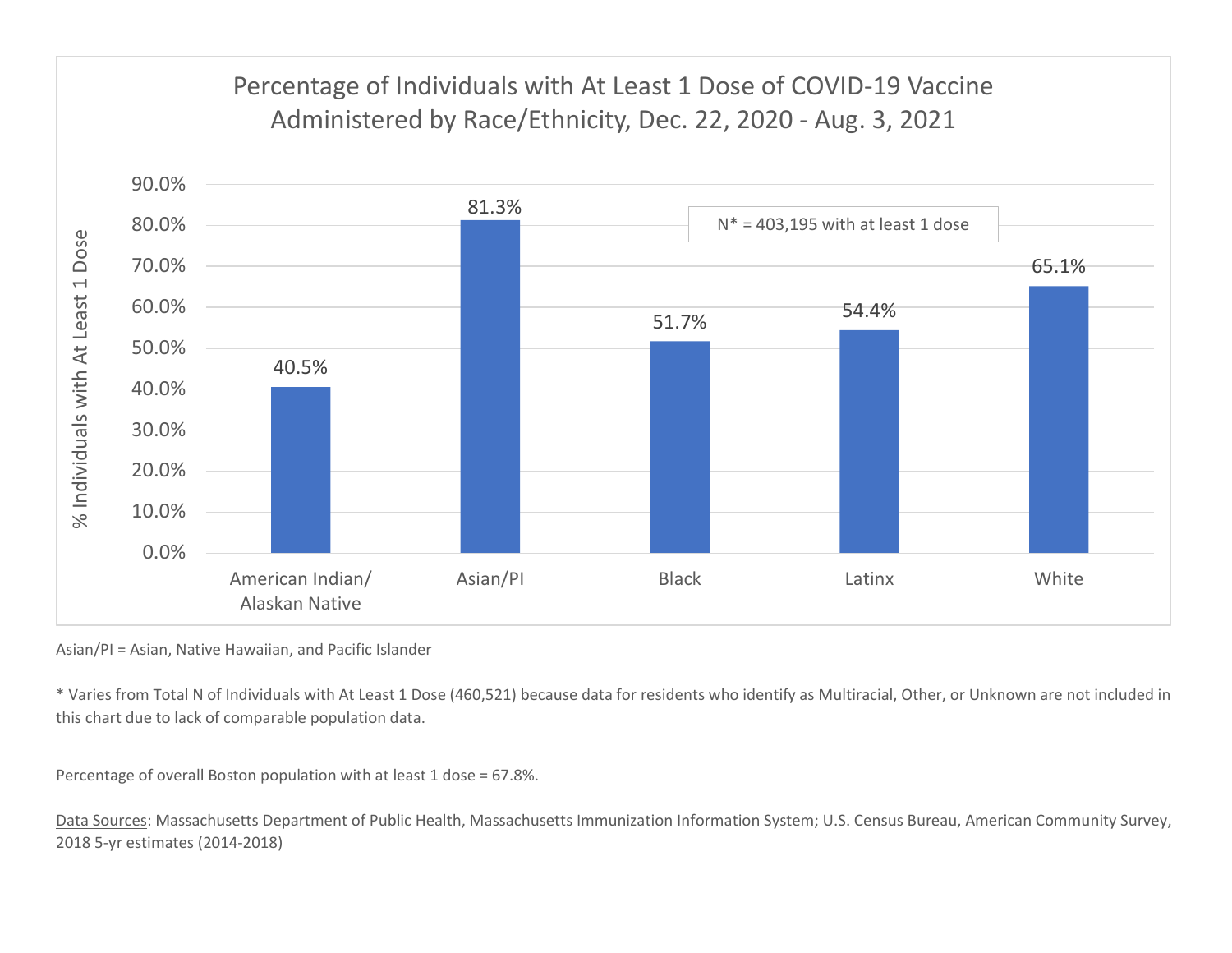

Asian/PI = Asian, Native Hawaiian, and Pacific Islander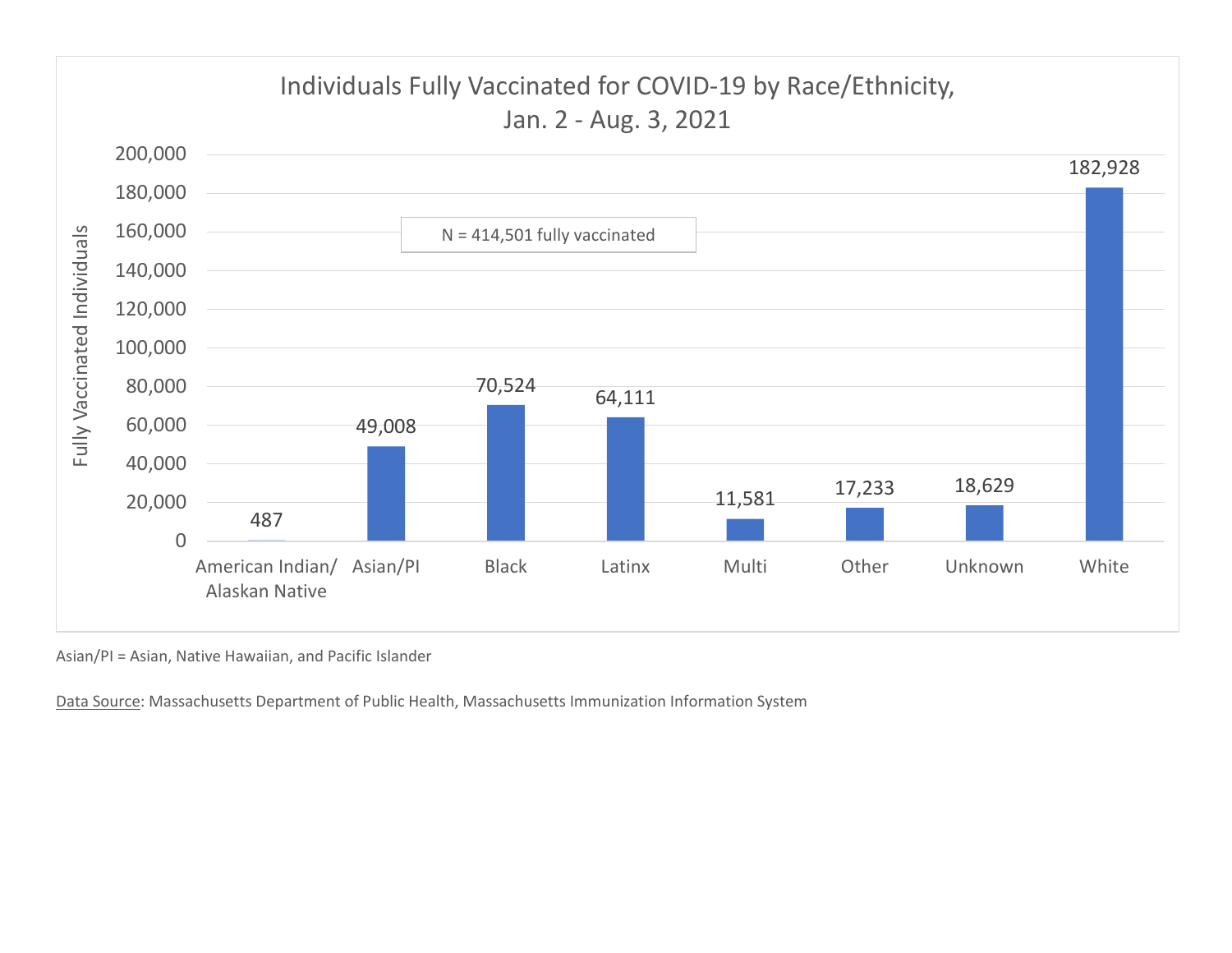

Asian/PI = Asian, Native Hawaiian, and Pacific Islander

\* Varies from Total N of Fully Vaccinated Individuals (414,501) because data for residents who identify as Multiracial, Other, or Unknown are not included in this chart due to lack of comparable population data.

Percentage of overall Boston population fully vaccinated = 61.0%.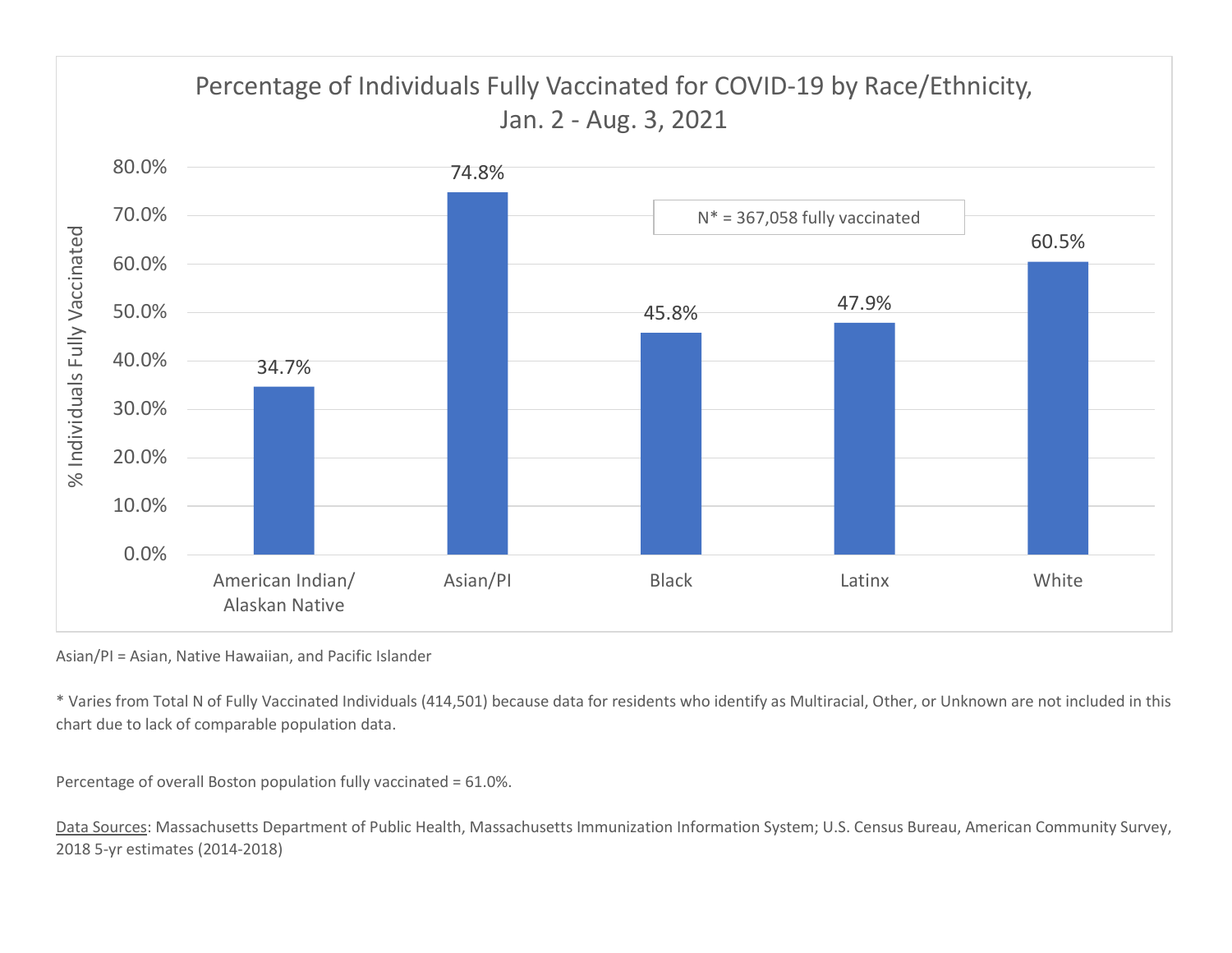

BB/BH/DT/NE/WE = Back Bay/Beacon Hill/Downtown/North End/West End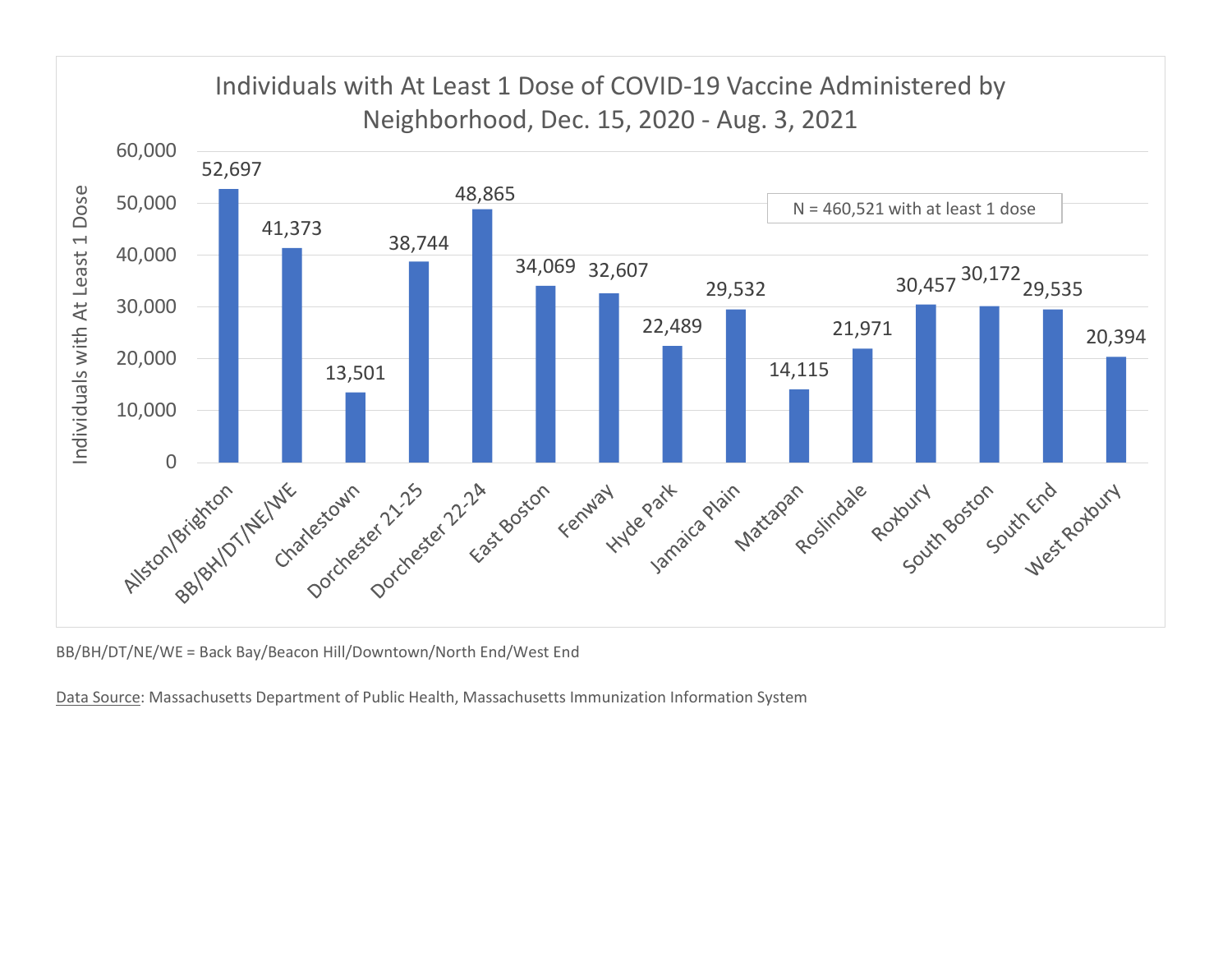

BB/BH/DT/NE/WE = Back Bay/Beacon Hill/Downtown/North End/West End

Percentage of overall Boston population with at least 1 dose = 67.8%.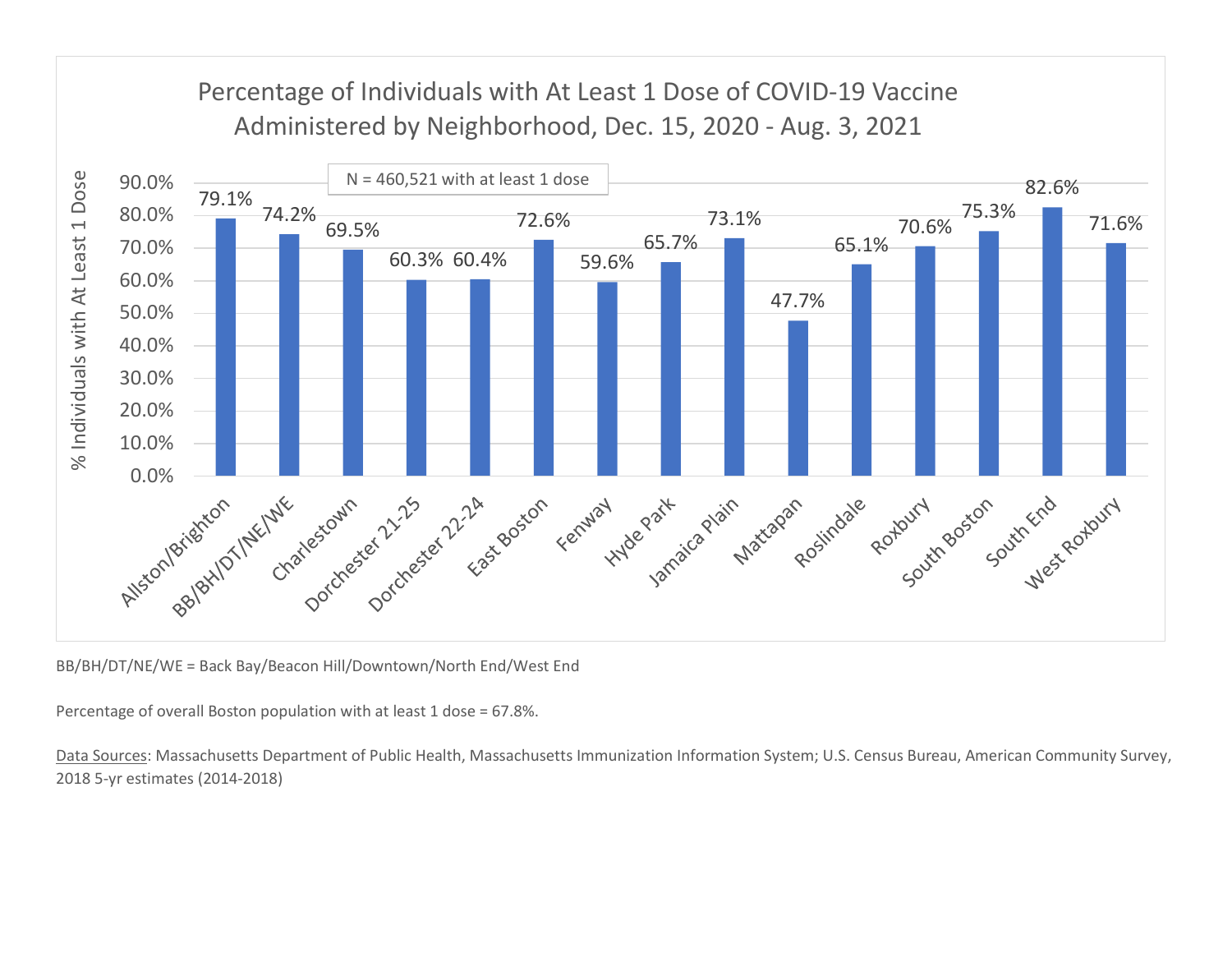

BB/BH/DT/NE/WE = Back Bay/Beacon Hill/Downtown/North End/West End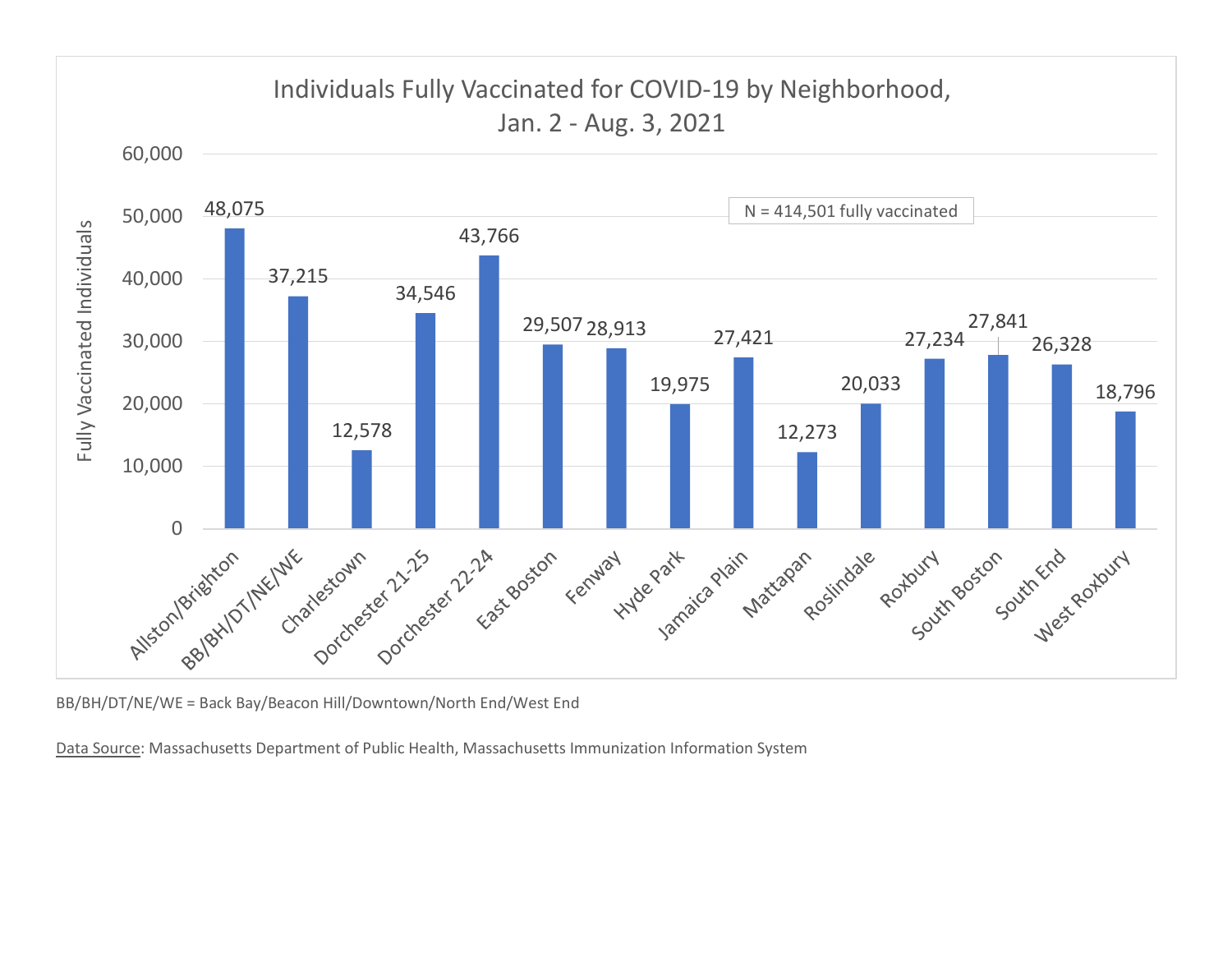

BB/BH/DT/NE/WE = Back Bay/Beacon Hill/Downtown/North End/West End. Percentage of overall Boston population fully vaccinated = 61.0%.